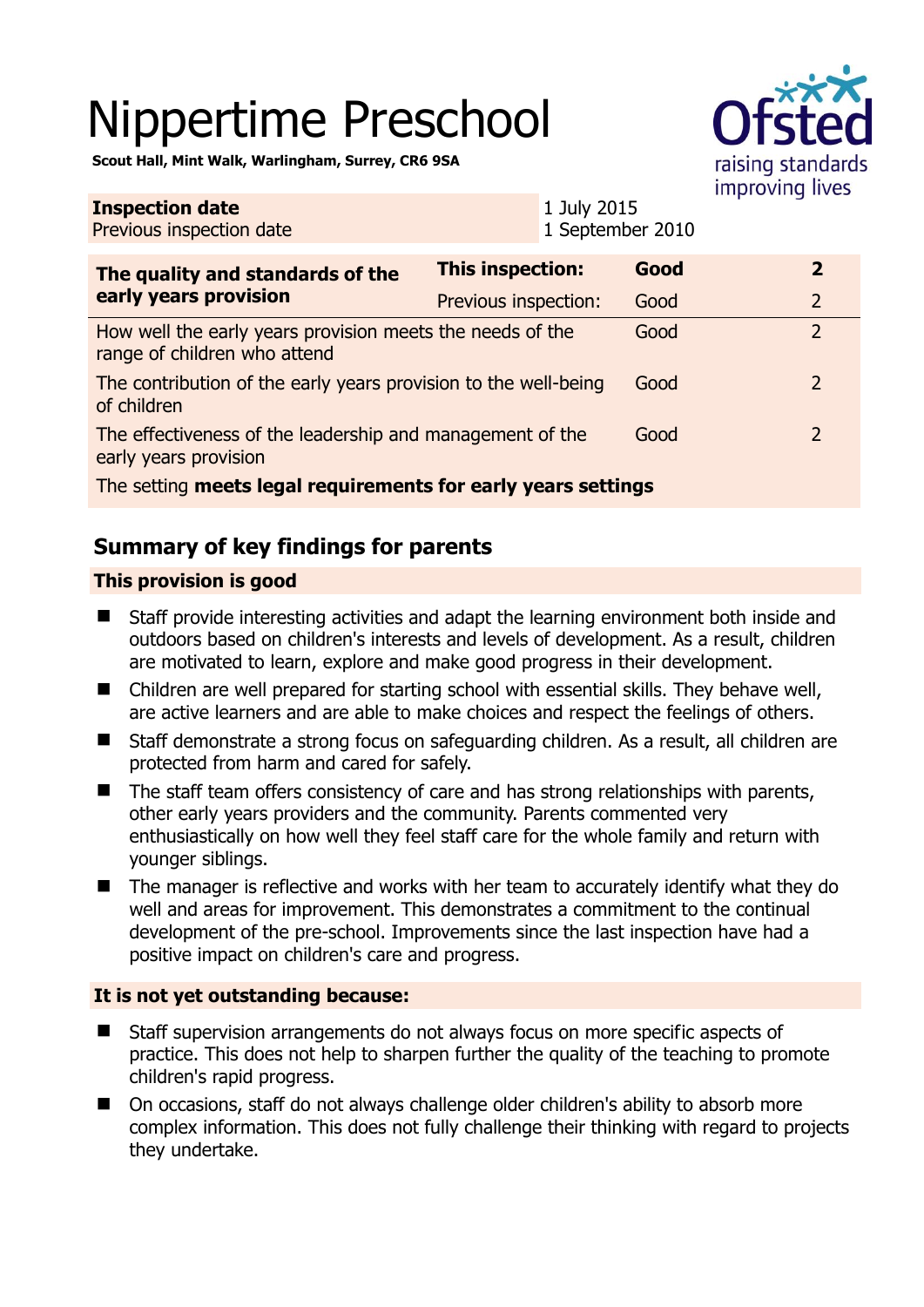# **What the setting needs to do to improve further**

#### **To further improve the quality of the early years provision the provider should:**

- build on staff supervision and reviewing systems to include a sharper focus on observing and evaluating the quality of teaching as well as the general practice
- $\blacksquare$  provide more opportunities for older, more able children, to explore projects in more depth to fully challenge their thinking.

### **Inspection activities**

- The inspector observed teaching and learning activities in the pre-school room and the outside play area.
- The inspector looked at a sample of policies, children's assessment records, planning documentation and the self-evaluation records.
- $\blacksquare$  The inspector carried out a joint observation with the manager.
- $\blacksquare$  The inspector checked evidence of the suitability and qualifications of staff working with the children.
- The inspector took account of the views of children, staff and parents spoken on the day of the inspection.

### **Inspector**

**Gill Cubitt**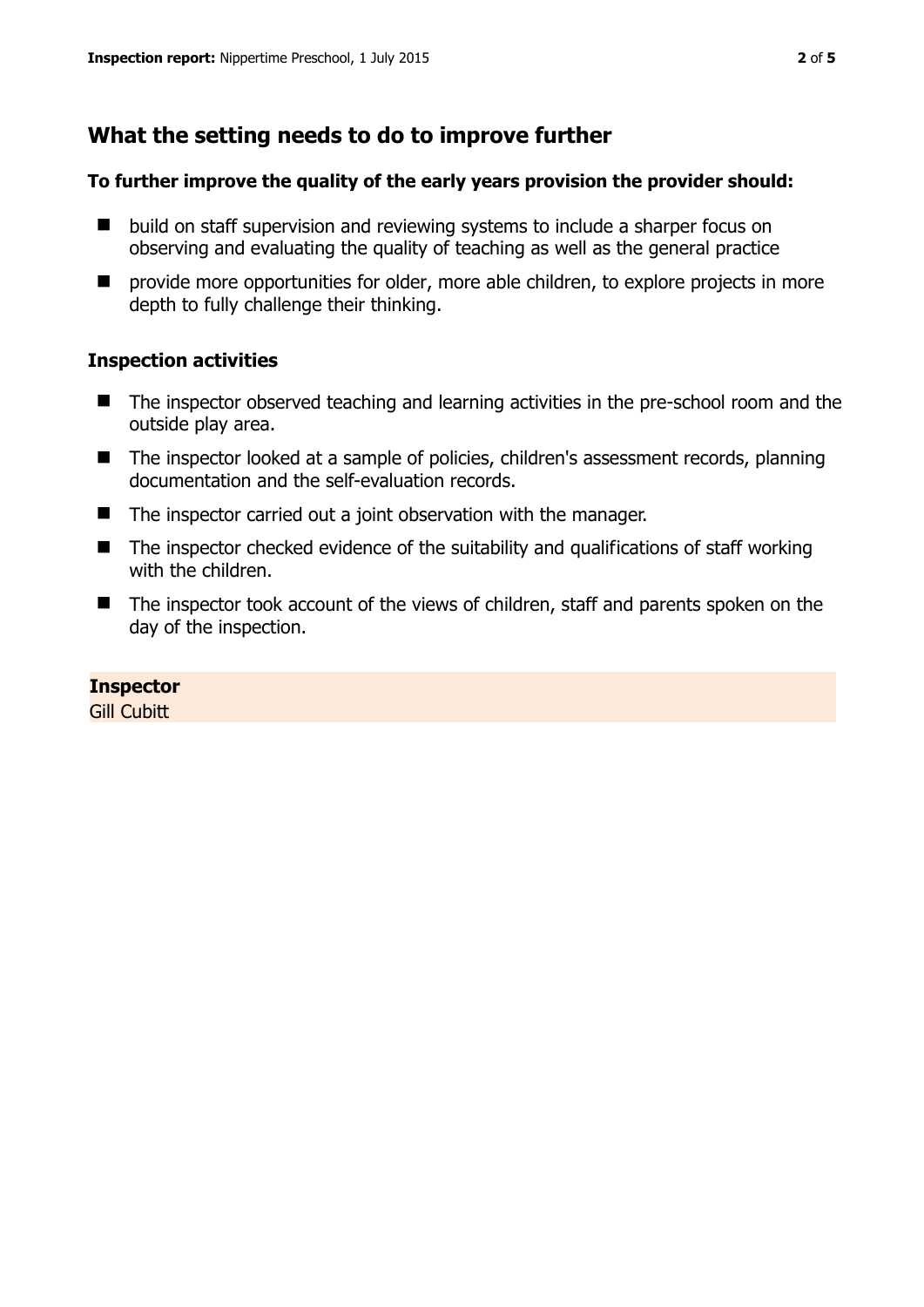## **Inspection findings**

#### **How well the early years provision meets the needs of the range of children who attend. This is good**

Staff are experienced in early years and teaching is rooted from their knowledge of how children learn. Staff are committed to delivering good quality learning experiences. Staff provide children with activities that follow their interests as well as building on what they know children can do. This successfully supports and prepares children for the next stage in their learning. Children show skill in balancing on the obstacle course and staff aid the more adventurous to try more complex manoeuvres. Staff encourage children's literacy by regularly reading favourite stories. Children create pictures of characters in books and learn about the world by following the lifecycles of insects such as caterpillars. Parents are fully involved in their children's learning and can support their learning at home. This is due to the regular feedback from staff as to what children are enjoying and achieving.

#### **The contribution of the early years provision to the well-being of children is good**

Children happily arrive and friendly staff greet them, which develops children's confidence and well-being from the moment they start. Children quickly become independent because they are able to choose toys and resources. They show high levels of initiative to ask staff for extra resources they need. This shows that children feel safe and secure in their play environment. Children also show sensitivity to the feelings of others. Older children take responsibility to care for those who are younger. This means that children play together well and develop good social skills, which is essential to support them as they move to school. Children learn about safety as they use large apparatus outside. Staff also practise fire drills with children to raise their safety awareness. Children's health is fully supported as they have plenty to drink in hot weather and they know when to rest after active play.

### **The effectiveness of the leadership and management of the early years provision is good**

The manager is motivated to drive improvements and leads a staff team who are enthusiastic about providing children with a good quality provision. The manager effectively monitors her staff. This means they are all suitable and able to deliver the learning requirements in all areas for children. The manager organises regular meetings with staff to review children's progress to ensure they make progress. At this time, they quickly identify and address any gaps in children's learning. The staff's strong support of children with special educational needs and/or disabilities means they make particularly good progress from their starting points. The manager organises staff training and they are informed about changes occurring within early years. As a result, staff made changes to the teaching approach for two-year-old children. Parents and children are fully involved in reviewing the provision. This promotes a consistent approach to children's learning and well-being.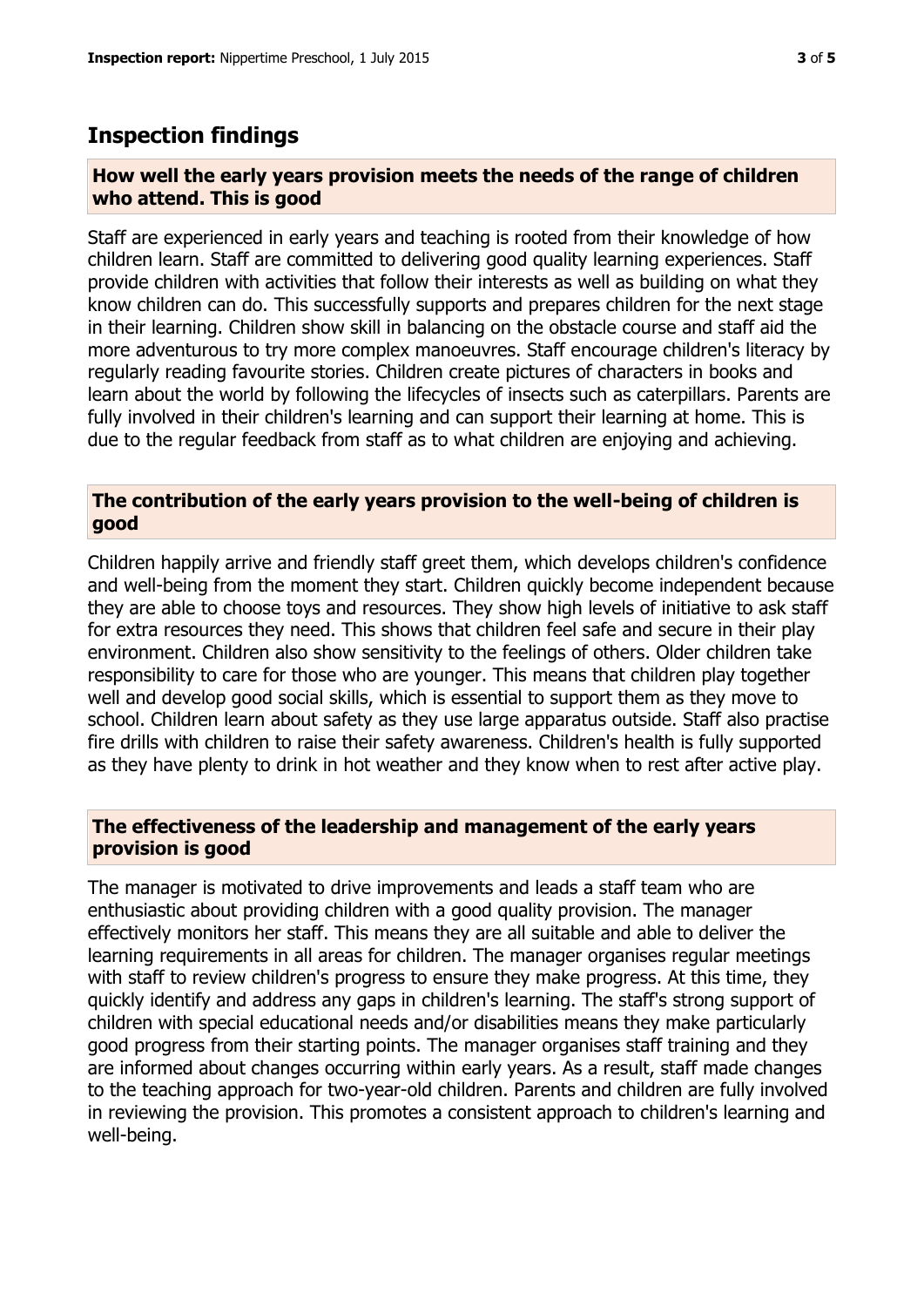# **Setting details**

| Unique reference number       | EY270799                 |  |  |
|-------------------------------|--------------------------|--|--|
| <b>Local authority</b>        | Surrey                   |  |  |
| <b>Inspection number</b>      | 847160                   |  |  |
| <b>Type of provision</b>      | Sessional provision      |  |  |
| <b>Registration category</b>  | Childcare - Non-Domestic |  |  |
| Age range of children         | $0 - 5$                  |  |  |
| <b>Total number of places</b> | 32                       |  |  |
| Number of children on roll    | 34                       |  |  |
| <b>Name of provider</b>       | Nippertime Preschool     |  |  |
| Date of previous inspection   | 1 September 2010         |  |  |
| <b>Telephone number</b>       | 01883 653509             |  |  |

Nippertime Preschool registered in 2003. It operates from a scout hall based in Warlingham, Surrey. The pre-school opens each weekday during term time from 9.30am to 1.25pm. There are eight members of staff who work at the setting, six of whom hold relevant childcare qualifications. The pre-school manager holds a degree in Early Years. The pre-school offers funded places for children aged two years old and provides funded early education for three- and four-year-old children.

This inspection was carried out by Ofsted under sections 49 and 50 of the Childcare Act 2006 on the quality and standards of provision that is registered on the Early Years Register. The registered person must ensure that this provision complies with the statutory framework for children's learning, development and care, known as the Early Years Foundation Stage.

Any complaints about the inspection or the report should be made following the procedures set out in the guidance 'Complaints procedure: raising concerns and making complaints about Ofsted', which is available from Ofsted's website: www.gov.uk/government/organisations/ofsted. If you would like Ofsted to send you a copy of the guidance, please telephone 0300 123 4234, or email enquiries@ofsted.gov.uk.